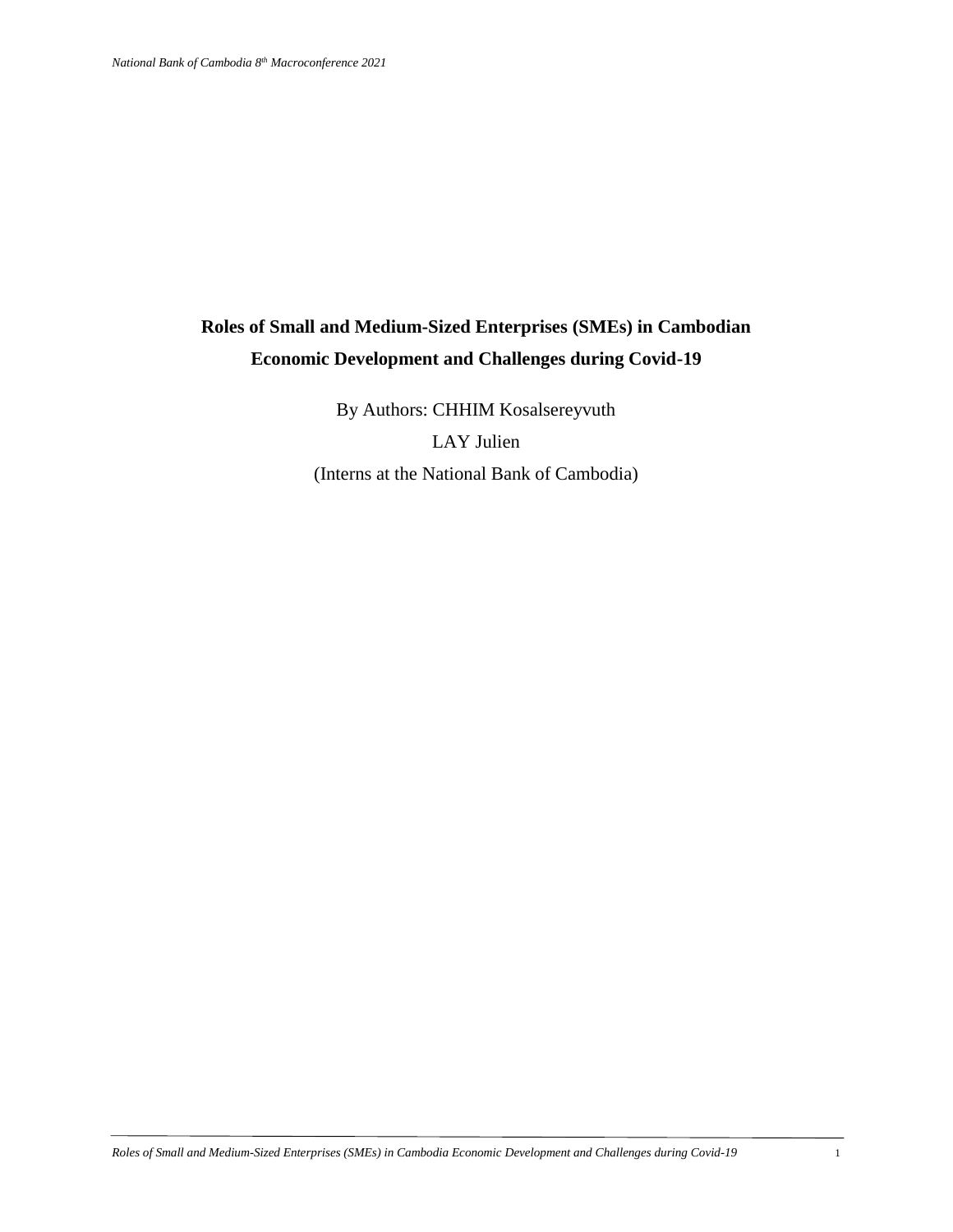# **Table of Contents**

| 1.        |  |
|-----------|--|
| 2.        |  |
| $\bullet$ |  |
| $\bullet$ |  |
| $\bullet$ |  |
|           |  |
|           |  |
|           |  |
|           |  |
|           |  |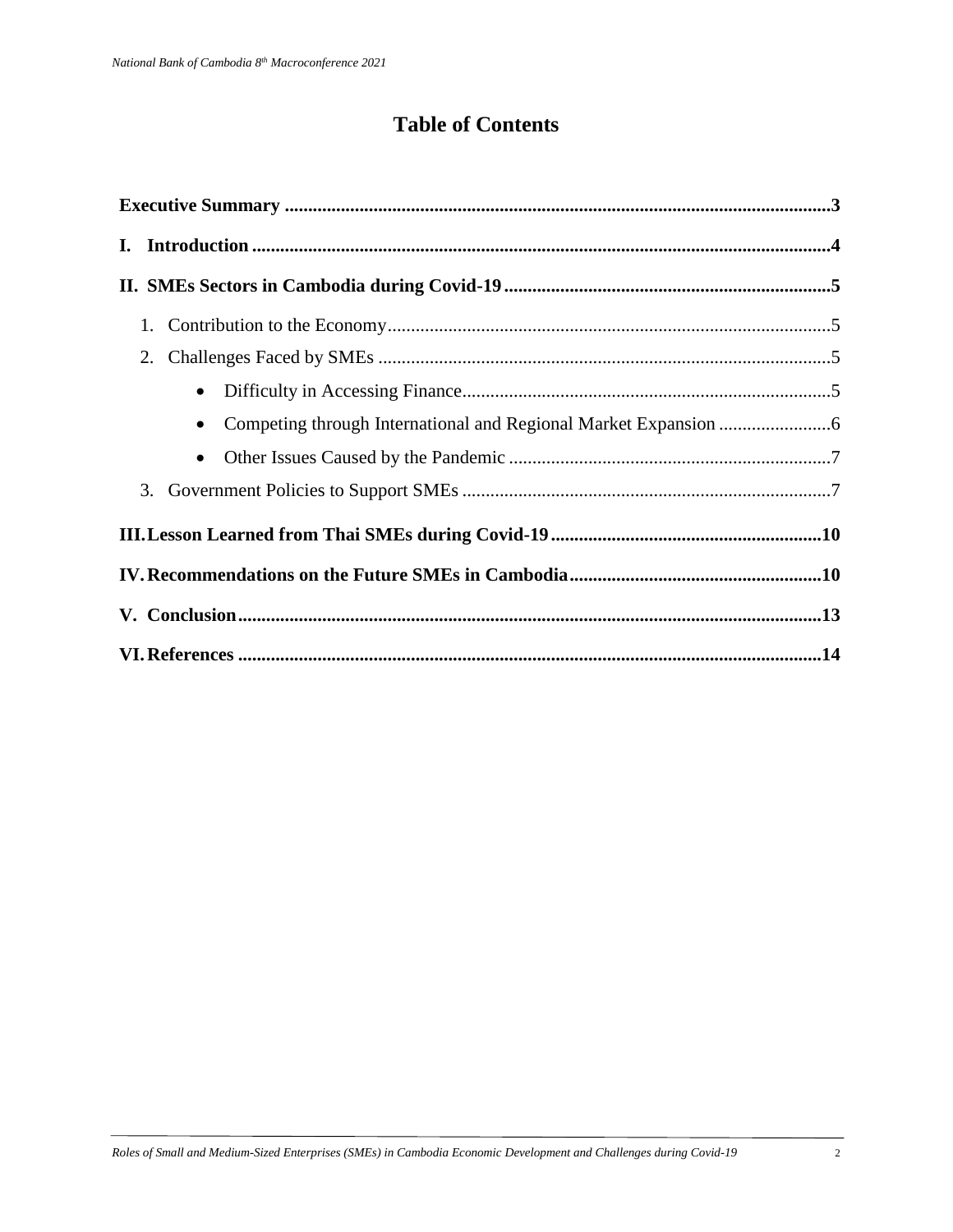# **Executive Summary**

As Cambodia moves up the numbers in the UN list of Least Developed Countries (LDC), its infrastructure, social services and Human Development Index (HDI) are improving. The key drivers being the garment, tourism, construction and agriculture sector to make Cambodia move forward to help with supporting new and upcoming entrepreneurs with their new business ideas which would progress into Small and Medium Enterprises (SMEs). Even with the benefits of jobs and opportunities provided by SMEs, they still face numerous hurdles; namely, the difficulty in accessing financial support, the struggle to compete with international and regional market expansion and the issues caused by COVID-19. This report has been conducted through qualitative research methods to address how SMEs contributed to Cambodian society, what are the issues and challenges faced (including women-owned enterprises) during Covid-19, how could Cambodia learn from Thailand to improve SMEs during the pandemic and recommendations on the future of Cambodian SMEs.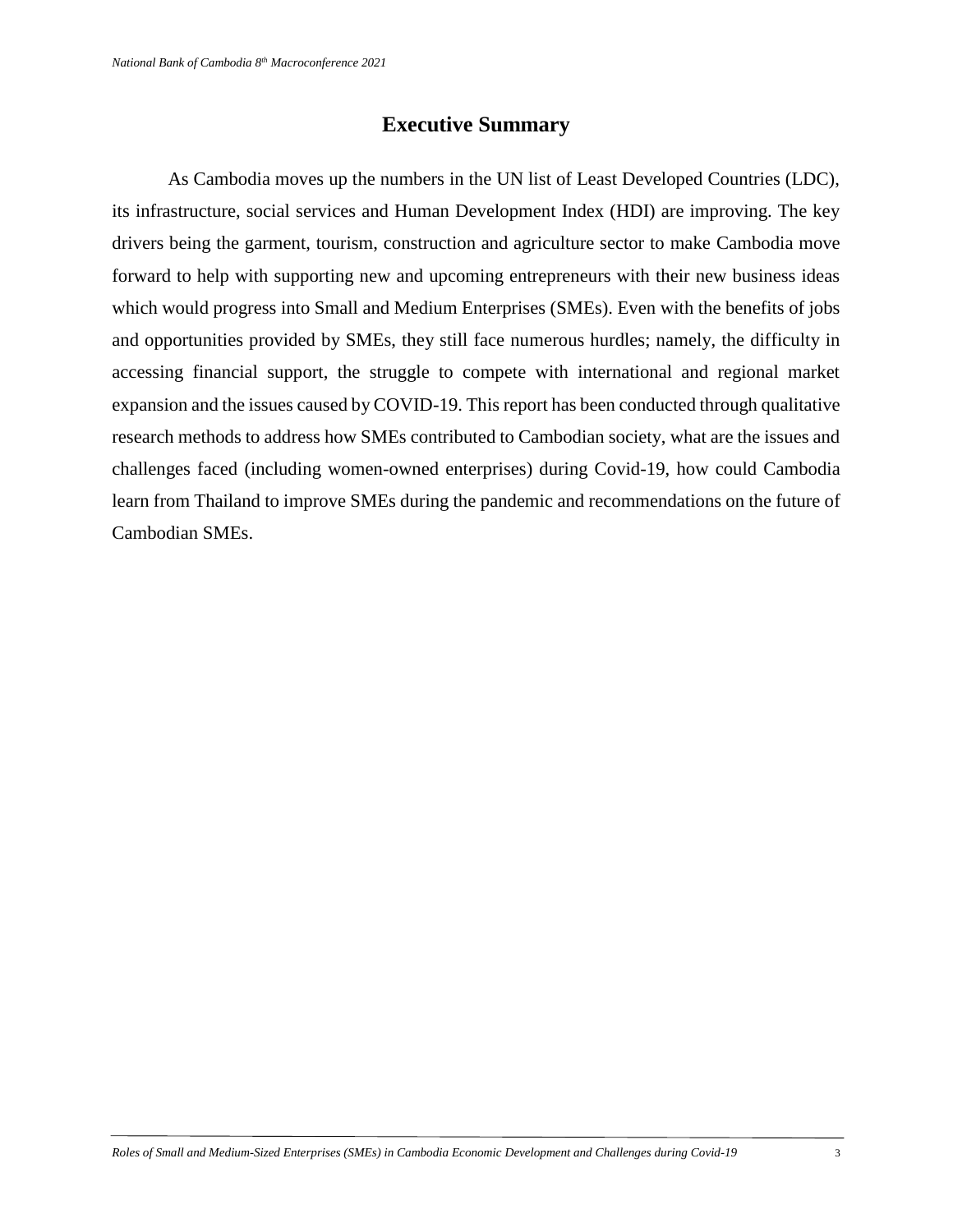## **I. Introduction**

Cambodian economic growth was around 7% from 2010 until 2019 and mostly driven by the four key economic sectors: garments, tourism, construction and agriculture (IMF, 2021). Unfortunately, the outbreak of Covid-19 has impacted on Cambodian economy since 2020, and dragged down the economic growth to -3.1% (IMF, 2021). During this hard time, SMEs have been considered as a driving force for global economic growth, especially emerging and developing countries. SMEs are given significant opportunities in maintaining the supply chain such as providing food, transportation or services. Furthermore, SMEs also contribute to the society by creating more jobs, reducing poverty and maintaining economic development. The spirit in development is clearly reflected in the Rectangular Strategy for Growth, Employment, Equity, and Efficiency as it is an important pillar to both the development of the private sector and creation of jobs (IFC, 2010).

Based on Open Development Cambodia (2020), the Cambodian government definition of SMEs is categorized into three sectors namely, Agriculture, Industry, and Services and Trade with conditions of each sector having to include the number of employee as well as amount of turnover and assets as per below:

| Sector                                                                                   | <b>Employees</b> |            | and | Turnover (USD) |              | <b>or</b> | Assets (USD) |              |  |  |
|------------------------------------------------------------------------------------------|------------------|------------|-----|----------------|--------------|-----------|--------------|--------------|--|--|
|                                                                                          | <b>Small</b>     | Medium     |     | <b>Small</b>   | Medium       |           | Small        | Medium       |  |  |
| Agriculture                                                                              | $5 - 49$         | $50 - 199$ |     | $$62,250 -$    | $$250,001 -$ |           | $$50,000 -$  | $$250,001 -$ |  |  |
|                                                                                          |                  |            |     | \$250,000      | \$1,000,000  |           | \$250,000    | \$500,000    |  |  |
| Industry                                                                                 | $5 - 49$         | $50 - 199$ |     | $$62,250 -$    | $$400,001 -$ |           | $$50,000 -$  | $$250,001 -$ |  |  |
|                                                                                          |                  |            |     | \$400,000      | \$2,000,000  |           | \$500,000    | \$1,000,000  |  |  |
| Services and                                                                             | $5 - 49$         | $50 - 199$ |     | $$62,250 -$    | $$250,001 -$ |           | $$50,000 -$  | $$250,001 -$ |  |  |
| Commercial                                                                               |                  |            |     | \$1,500,000    | \$1,500,000  |           | \$250,000    | \$500,000    |  |  |
| *** Condition of turnover or assets must be determined by any of the highest conditions. |                  |            |     |                |              |           |              |              |  |  |

Source: Entrepreneurship development fund Cambodia (Jan 25, 2021)

However, there are several issues that SMEs in Cambodia are currently facing, especially during the outbreak of COVID-19 such as the difficulties in accessing finance, competing through international and regional market expansion as well as other issues caused by the pandemic. This report will focus on the impacts of COVID-19 on SME sector in Cambodia, how could Cambodia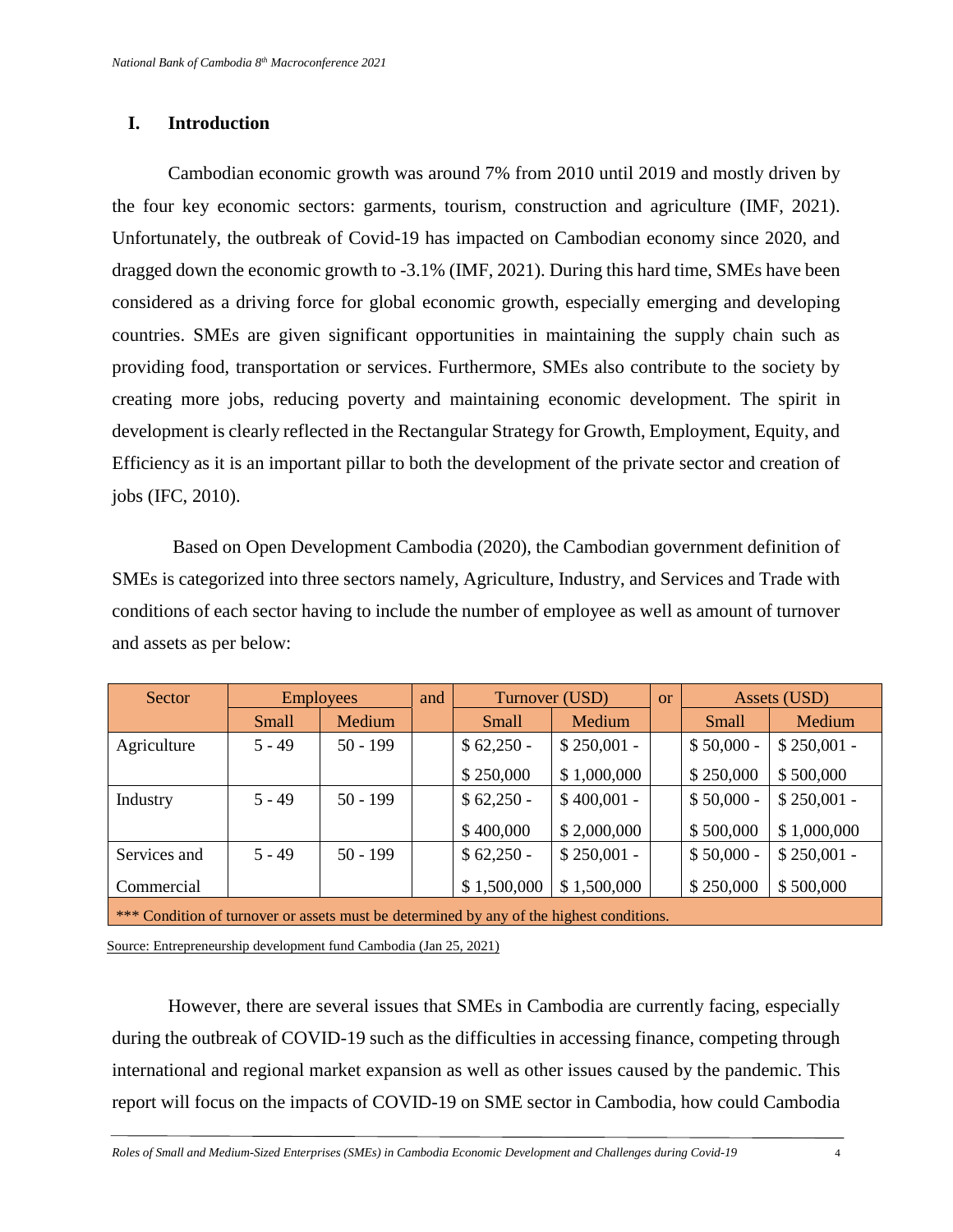learn from Thai SMEs during the tough time and the recommendation on the future SMEs based on our qualitative, multiple-cases study research so as to discuss the challenges and introduce policy options towards the role of SMEs in the context of Cambodian economic development and challenges.

# **II. SME Sectors in Cambodia during COVID-19**

# **1. Contribution to the economy**

International Federation of Accountants (2019) states that SMEs have contributed to between 30% and 53% of GDP to ASEAN Member States along with contributing to 10% to 30% of export. Besides providing favorable income and employment, SMEs also make real contributions to create new jobs, reduce poverty, gender and youth empowerment through their diverse business participation as well as their widespread presence in non-urban areas. However, most SMEs in Cambodia are generally referred to as the "informal sector" because they are regulated by local authorities and only require to have licenses at the provincial and/or municipal level to operate. Due to the lack of information on procedures for formal registration, most business owners are unsure on what counts as legal registration so they assume that by paying monthly taxes and/or government fees, either formal or informal, means that their business is legally registered.

# **2. Challenges faced by SMEs**

Despite playing an important role in the economy in terms of employment and growth, the SME sector in Cambodia also faced some challenges, especially during Covid-19 as discussed below:

# **Difficulty in Accessing Finance**

In Cambodia, the majority of enterprises still have difficulty in getting access to finance because SMEs are usually small, young, and are sole-proprietors where they would face discrimination from banks. The difficulty is mainly due to high interest rates imposed by the bank and also requiring SMEs to provide collateral in order to get a loan. Furthermore, the high interest rate from the bank could lead to lower expected repayments (Beck, 2007).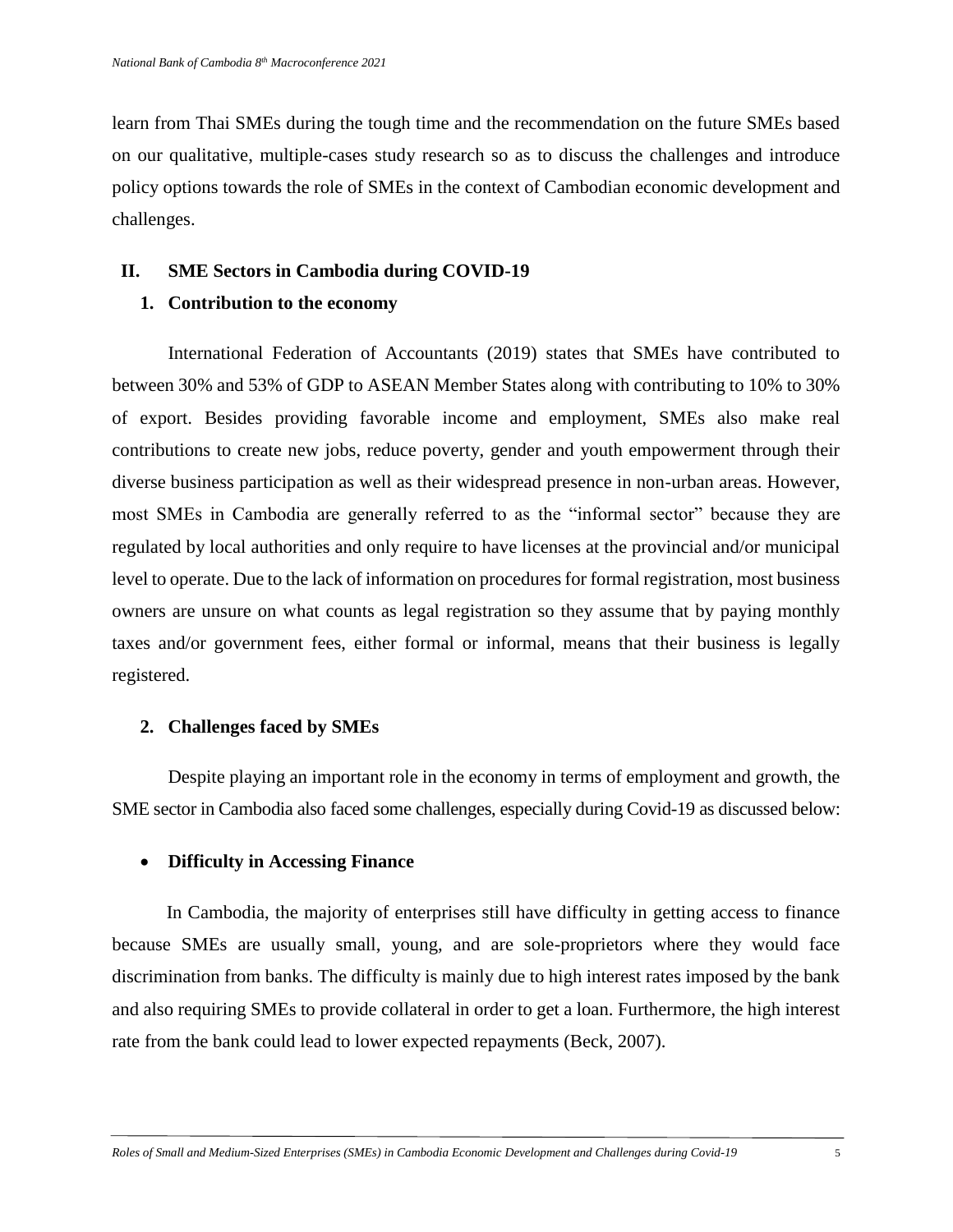Contrary to popular belief, the majority of Cambodian SMEs are women-owned as they account for 61%, which is significantly higher compared to other ASEAN countries. Like all entrepreneurs, the difficulties faced are similar such as collateral requirements, complex loan procedures, limited financial literacy and tax compliance when applying for loans. Most loan requests are rejected due to the lack of financial records, credit history and business plans. In some worst cases, some women entrepreneurs have been blacklisted by financial institutions due to not paying their loans in a timely manner. There is also no pause on repayment loan terms and refinancing is also not allowed for micro-businesses that have been affected by COVID-19. Women entrepreneurs in the tourism industry are also less likely to get financial assistance during the pandemic. Thirdly, women entrepreneurs are also getting lower interest rates on loans allowing their businesses to be more profitable and repay their bank loans on time (Cambodia Women Entrepreneurs Association, 2021).

#### **Competing through international and regional market expansion**

With globalization and industrial revolution from increased competition through regional and international expansion. The cost of doing business in Cambodia is relatively costly, from starting up through to operation and closing it. Together with the inadequate electricity supply, it further drives up the cost of operation, putting Cambodia at a competitive disadvantage compared to neighbouring countries (OECD, 2014). Furthermore, the weak regulatory and legal framework of the government also hampers the progress of how businesses can reduce their production cost because the majority of raw material is imported, so tariffs are applied (ADB, 2014). Moreover, the existing framework is unable to cope with rapid expansion of the Cambodian economy along with the weak tax effort from the government and its heavy reliance on trade taxes. This has given rise to a trade deficit. If more of the balances are allocated accordingly, the infrastructure can be better improved and be utilized in improving the existing regulatory and legal framework. Eurotech, for instance, has revealed that if there had been more options to choose from for raw materials such as from regional countries, the tariff imposed would be much lower, therefore saving on production cost that would improve its competitiveness on the international market (ADB, 2013).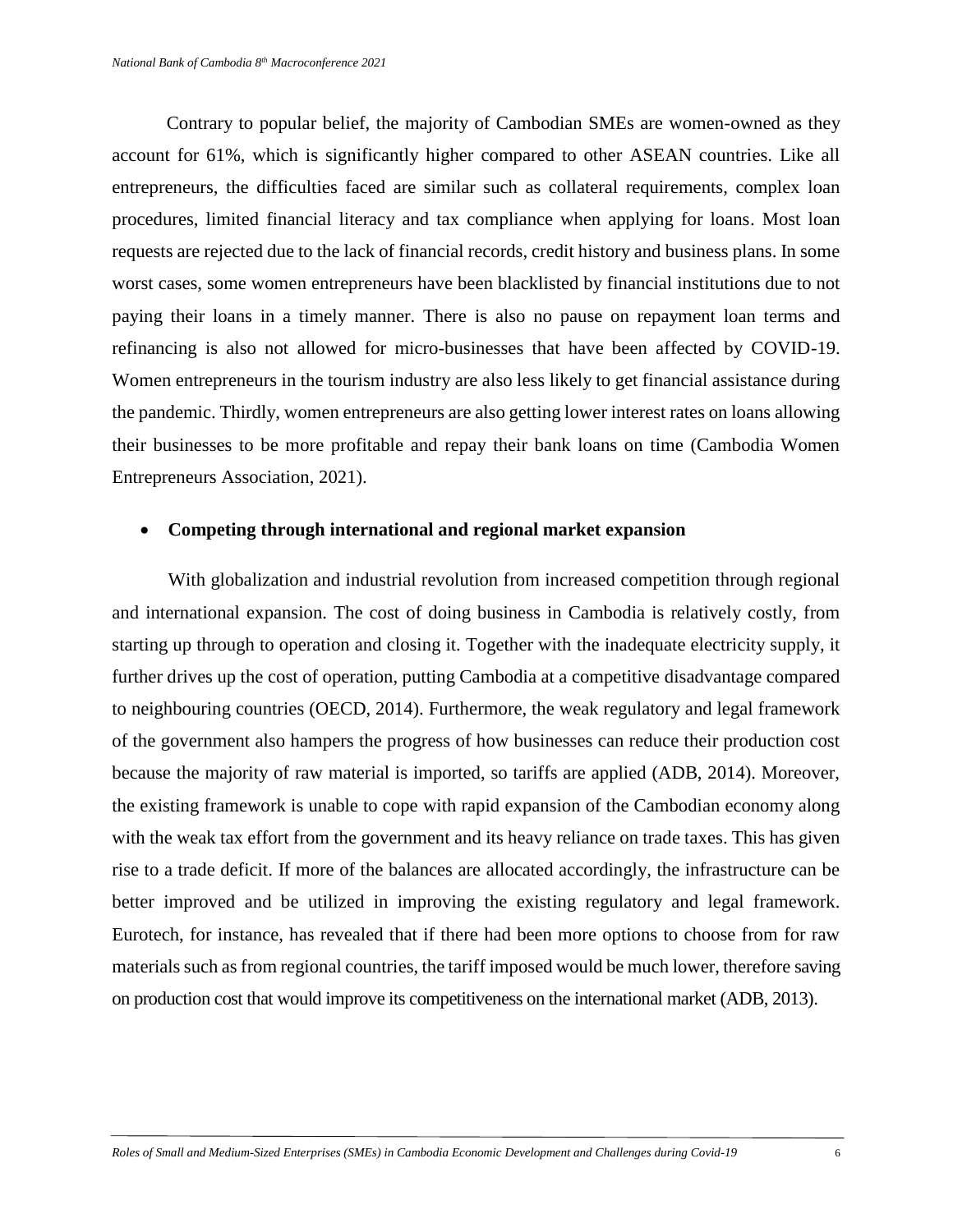#### **Other Issues Caused by the Pandemic**

Ever since the second outbreak of the "20 February event", the Cambodian economy has been on the decline due to the COVID cases increasing to almost 1,000 with an average of 10 deaths per day. Furthermore, restrictions were put in place such as curfews, color-coded system, lockdown and other protection measures to curb the spread of the virus. Due to this, the tourism sector has been severely affected in which revenue sharply declined and full recovery is not expected until 2023 (The Asia Foundation, 2021). This decrease has brought negative impacts to SMEs due to a drop from incoming international tourists, spending decreased to 1.023 million, a 79% decrease from 2019. According to The Asia Foundation (2021), the number of businesses that are impacted by COVID-19 has been massive, causing 3,429 establishments (22% of the total number of those licensed) to be closed and approximately 300,000 (less than half of pre-COVID number of jobs) of job lost due to the pandemic in 2020. Also, the technology limitation and color-coded system (protection measures in Cambodia during COVID-19) have caused SMEs, especially family-owned businesses to close. The rise of informal businesses such as online shopping has been the preferred choice during the pandemic as they are more convenient, safe and time-saving (UNCTAD, 2020). In addition to the second wave, women-owned enterprises were the hardest hit as they further faced financial difficulties making them unable to repay their bank loans. Therefore, the credit allowed is limited due to the evaluation of collateral, loan size, document requirements and other forms of guarantee. This is the situation of excess demand for loans (Ung & Hay, 2011).

#### **3. Government Policies to support SME**s

Furthermore, the government introduced "SME Development Policy'' to help alleviate SMEs in Cambodian businesses as they employ approximately 70% of workers who are responsible for almost 60% of the sales. As added by Mr. Heng Sokkung, the Secretary of State for the Ministry of Industry, Science, Technology and Innovation, that in major countries, SMEs are considered to be a crucial sector for the economy, which contributes from between 50% to 60% towards the GDP in the three biggest economies in the world – the US, China and Japan (Chan, 2020). Khmer Enterprise (KE), a unit under the Ministry of Economy and Finance (MEF) together with the United Nations Development Programme (UNDP) have entered into a strategic partnership to help accelerate the operational development of Cambodia's SMEs and the e-commerce sector. The goal of this partnership between KE and UNDP is to support the sustainable development of SMEs and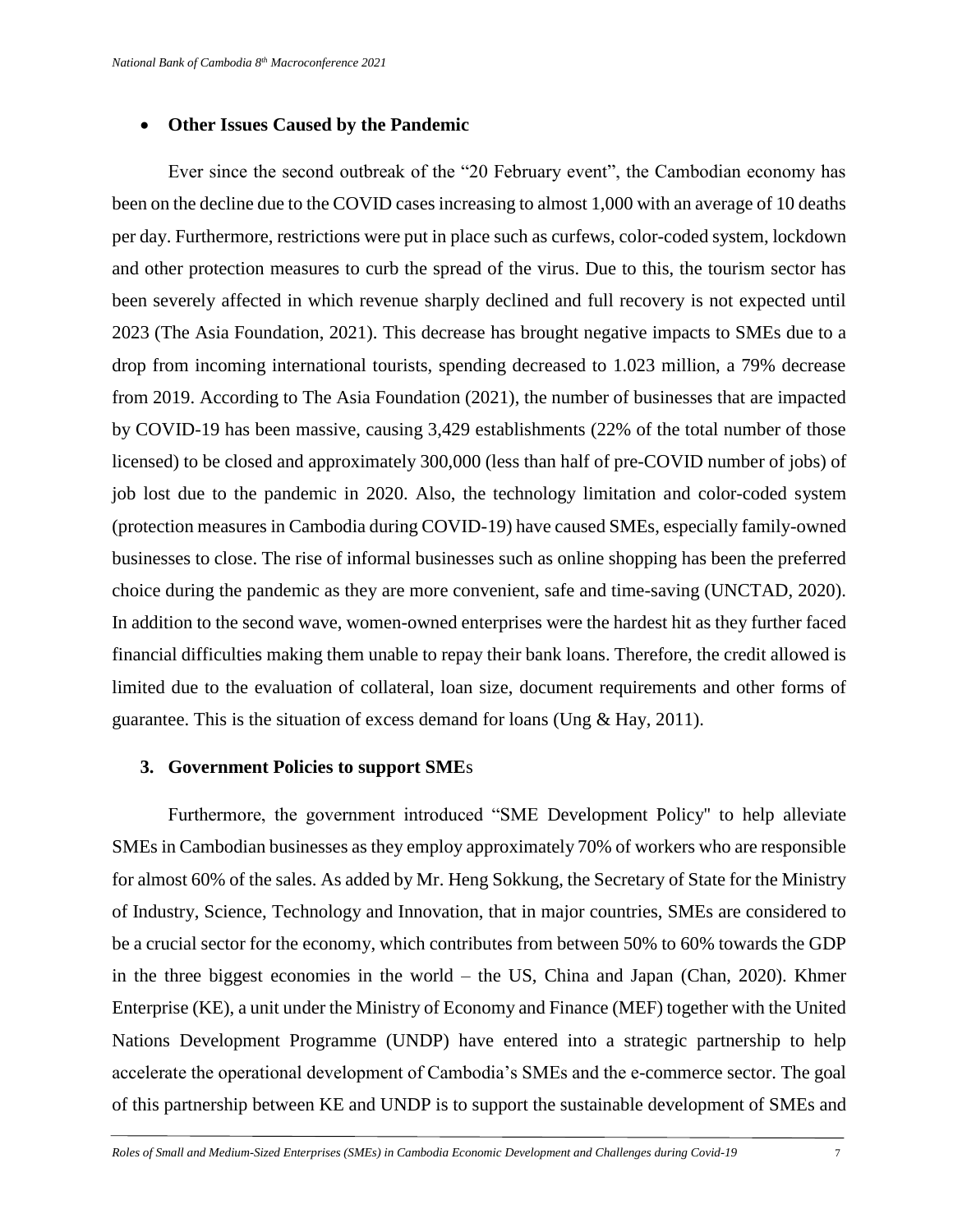e-commerce in Cambodia that will serve as a catalyst for them to boost their online presence, provide new services and identify avenues for conducting international trade.

UNDP and the Khmer Enterprise (KE) have formed a strategic partnership to give a boost to the operational development of Cambodian's e-commerce sector and SMEs (Phnom Penh Post, 2021). This partnership is expected to benefit 125 SMEs through grants, training in e-commerce with funding from the Ministry of Commerce, the Enhanced Integrated Framework (EIF), the Australian Government and UNDP. The joint partnership would also help in creating more than 1,000 jobs by 2022 (Khmer Times, 2021). The SME ecosystem would be further improved through the partnership of UNDP and KE where help is provided in past shared effort with BlueTribe Programme, while providing technical and financial support in priority sectors and also bring about positive changes where micro and small businesses are given the opportunity to grow, provide jobs and be in the fight together against COVID-19. There is also assistance with an ecosystem in place, to help women entrepreneurship develop together with the necessary actions and best practices, to improve the environment and make it conducive for design, implement and monitor its progress while stressing the importance of the engagement of women association and beneficiary groups into consultative and decision-making processes. All this is also to encourage participation while eliminating gender-based discrimination and promoting a supportive and conducive environment for the family and community (UNESCAP, 2019).

In addition to the imminent reopening of the country and having vaccinated more than 80% of the population, the Ministry of Tourism (MoT) has come up with a draft of roadmap for recovery to welcome back millions of domestic and international tourists back to pre-COVID levels (Phnom Penh Post, 2020). Secondly, the government, the National Bank of Cambodia (NBC) and financial institutions considered temporarily suspending debt collection and interest accruals during the pandemic so as to allow businesses to recover (Ministry of Information, 2020).

The creation of state-owned policy banks, SME Bank and the Credit Guarantee Corporation of Cambodia (CGCC), have greatly contributed in supporting SMEs during COVID-19 as it aims to be consistent and position itself with the strategic goals of the government of Cambodia. As listed under the Cambodia Industrial Development Policy 2015-2025, the banks aims to improve accessibility to finance SMEs in key priority sectors, including food manufacturing and processing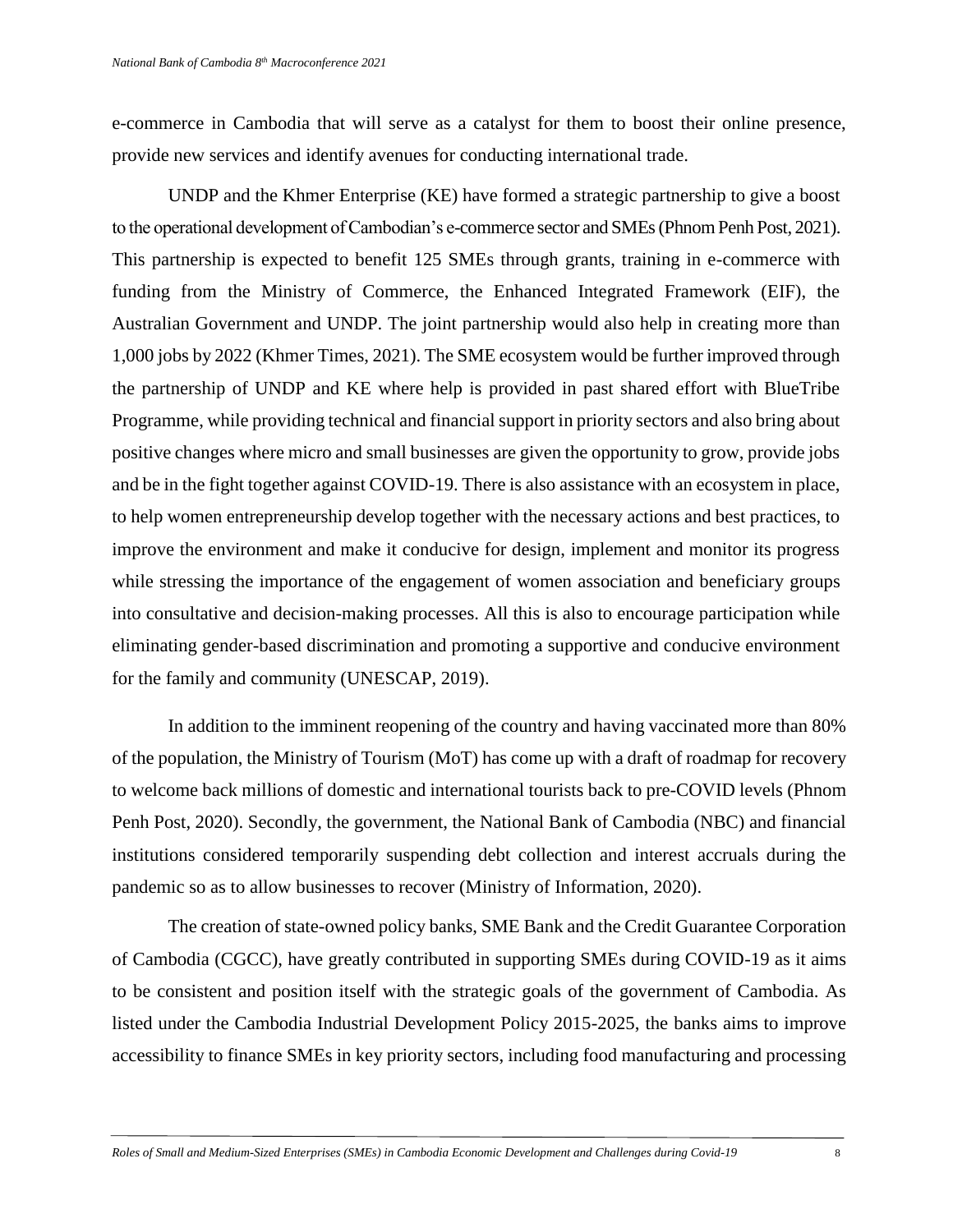for the tourism sector, research and development (R&D) and also information technology (IT) for enterprises located in SME cluster zones and those trying to create a cluster (Khmer Times, 2021).

CGCC just recently announced the launch of Co-Financing Guarantee Scheme (CFGS) where it is designed specifically for co-financing loans that are disbursed under the SMEs Co-Financing Scheme Phase II (SCFS II) of the SME Bank of Cambodia. The joint effort of the two state-owned enterprises, CFGS and SCFS II, aims to improve SMEs getting access to finance. The aim of SCFS II is to lower SMEs cost of borrowing while CFGS is a guarantee scheme that acts as collateral for up to 70% to 80% of the loan amount, therefore reducing the physical collateral as required from borrowers. The first tranche of CFGS amounting to \$50 million guarantee loans will be launched by CGCC under the SCFS II with the support for new loans allowing business owners to borrow from Participating Financial Institutions (PFIs) of CGCC. The benefit of PFIs is that higher loan amounts will be offered and risk exposure will be shared with CGCC by up to 80%. The Co-Financing Guarantee Scheme is the second credit guarantee scheme to be offered by CGCC, together with the launch of the \$200 million Business Recovery Guarantee Scheme (BRGS) in March 2021 to help boost economic recovery during the ongoing pandemic. CGCC has assisted 85 businesses as of September 21, including SMEs that provide credit guarantees for their loan applications from the PFIs, which amounts to \$12 million (Phnom Penh Post, 2021).

Furthermore, the Ministry of Commerce (MoC) has launched the Go4eCam, a pilot project for online registration that could help entrepreneurs to save times with the registration process. It is playing an important role in the country's economic growth and will operate in regions like Siem Reap and Sihanoukville, where more people can access computers (Bunthoeun, 2020). Even though the pilot project has been announced, there are still more SMEs that have not been registered properly (Phnom Penh Post, 2019). The reason are: 1) It is difficult to those who located in rural areas and have limited access to the technology, and 2) The outbreak of Covid-19 makes it even harder for them to go and register with the related ministries. These reasons are what the RCG should learn from neighbor country such as Thailand in order to improve the registration process for Cambodian SMEs.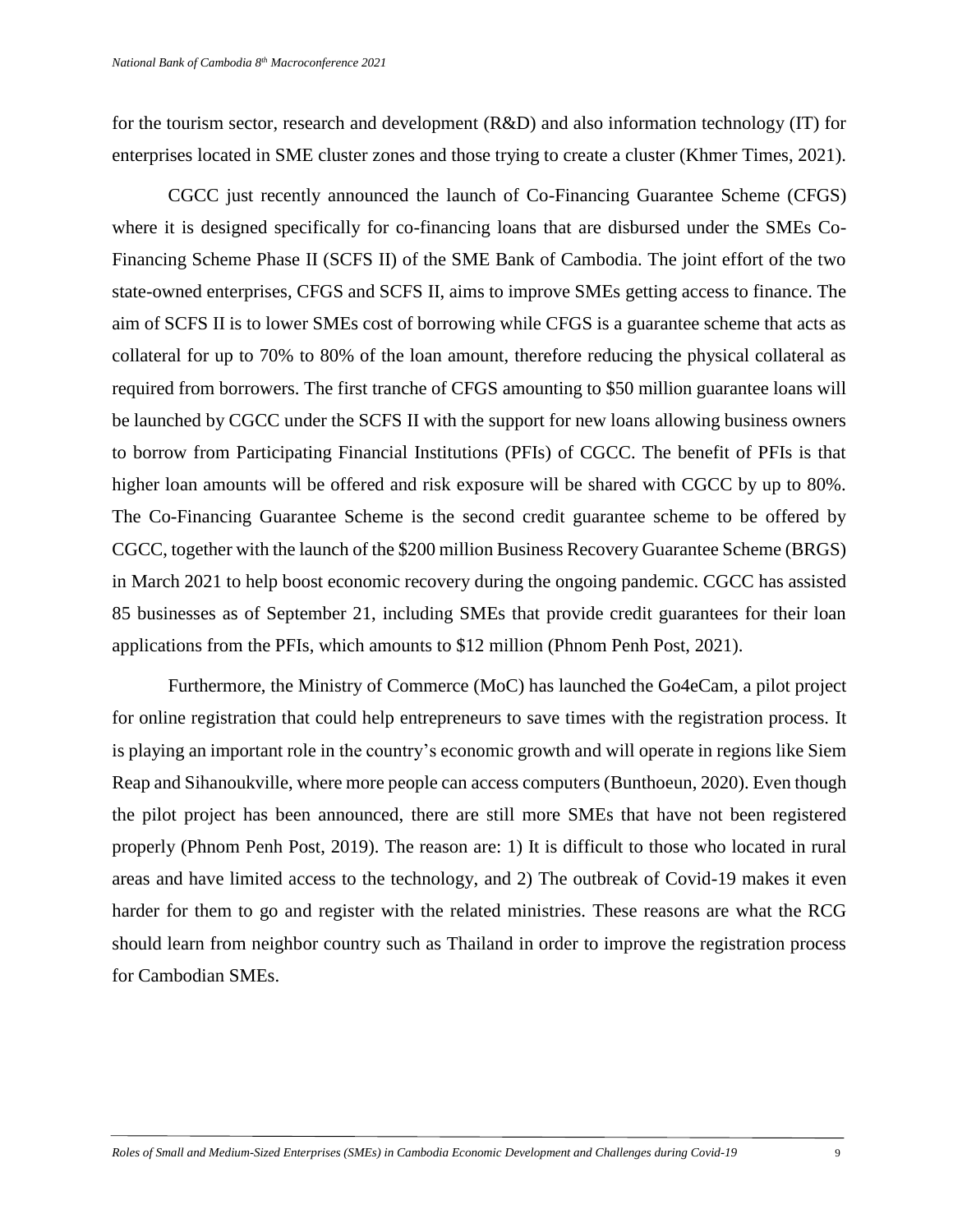# **III. Lesson Learned from Thai SMEs during Covid-19**

According to the criteria defined by the Thai Ministry of Industry, SMEs are categorized by the number of employees and the value of total fixed assets (excluding land). There are 3 different categories of SMEs in Thailand; namely, Production sector (includes agricultural processing, manufacturing and mining), Service sector and Trading sector (includes wholesale and retail). In 2016, there were approximately 3.01 million SMEs in Thailand, which constituted 99.7% of all enterprises (OECD, 2021). ADB Institute (2020) states that SMEs contributed about 45% of Thailand's total GDP or 7 trillion baht (\$215 billion) in 2018, which was even larger than the economic contribution of large-sized enterprises. Furthermore, SMEs have employed around 14 million people in 2018, which accounted for 86% of the total employment and grew by 4.7% in 2019. Despite favourable effects on the Thai economy, SMEs have experienced some challenges especially during the COVID pandemic such as the lack of credit rating indices, poor management, limited marketing and minimal technology skills and lack of support from the government agencies.

In order to deal with those issues and challenges during a hard time, the Thai government has introduced measures to ease SME access to funding and launched capacity-building programs to boost SMEs' competitiveness OECD (2021) such as establishing of Thai Credit Guarantee Corporation (TCG), introducing Business Collateral Act (BCA) B.E. 2558 in 2015. Furthermore, various government agencies have also launched capacity-building programmes to boost SMEs' competitiveness through skill development, product development, and market access. Last but not least, the SME One-Stop Service Centre was established to gather SME data, provide free consultancy service regarding product development and financial management, and facilitate registration of SMEs. These initiatives are ongoing to provide continual knowledge and capital development to support SMEs.

# **IV. Recommendations on the Future SMEs in Cambodia**

The first recommendation to support Cambodian SMEs is that the tax should be reduced/cut since those enterprises were having cash-flow issues caused by the economic downturn in 2020. Sarath (2021) demonstrates that one of the new agro-firms in Cambodia has requested if the government could help SMEs by paying attention to the tax reduction during the hard time as they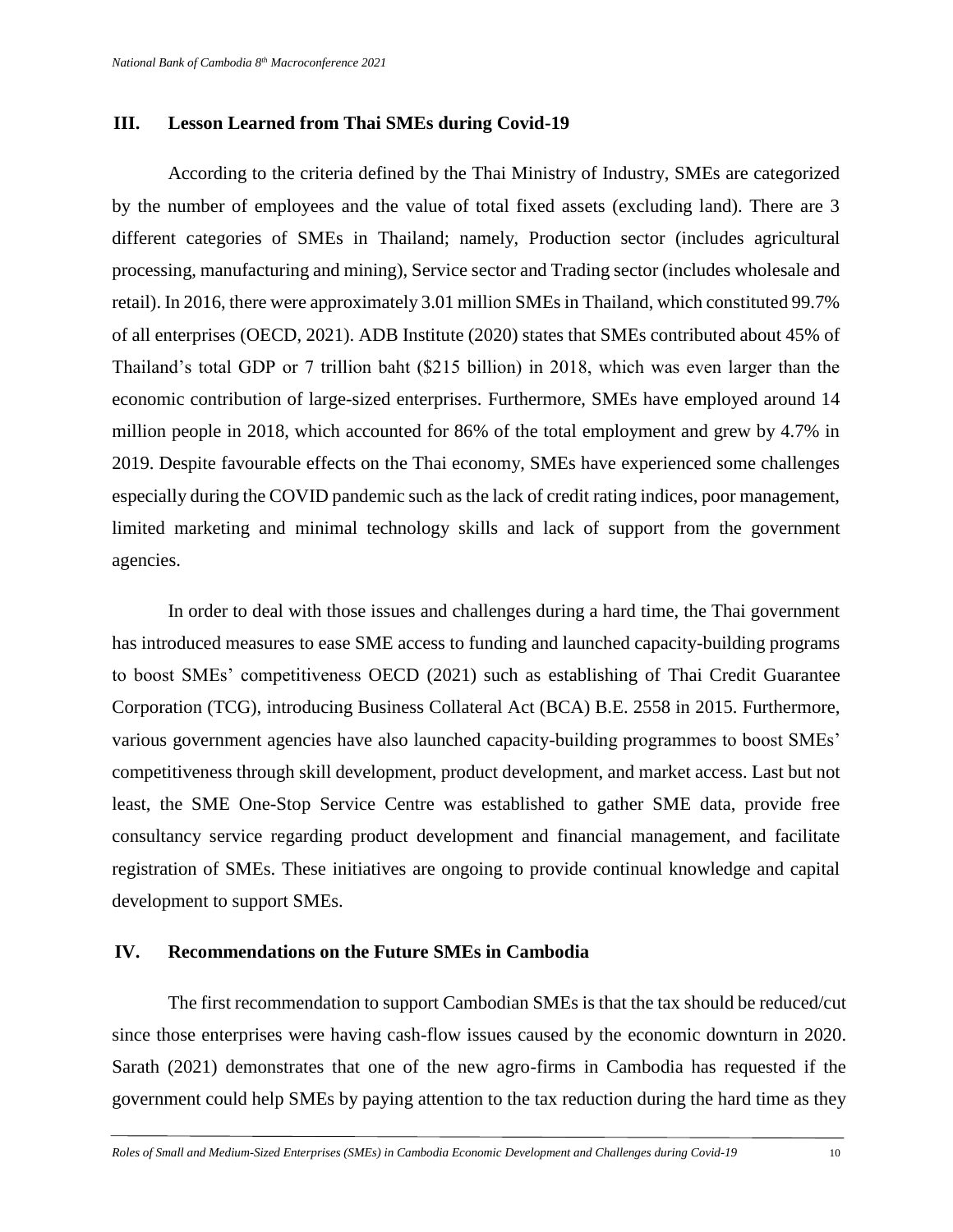find it difficult to generate the revenue. Another entrepreneur has also stated that in addition to the financial support, SMEs need market protection measures. According to Open Development Cambodia (2021), Cambodia imports more than exports due to high domestic demand. Cambodia's imports were valued at \$18.6 billion in 2020, which fell by 7.8% compared to 2019 while exports increased to 16.7% from \$14.7 billion in 2019 to \$17.2 billion in 2020 (MoC, 2021). In order to follow the policy of the FTA, the related ministries should reduce their imports of some final products to ensure that local products are protected and the domestic demand will be met as well.

The need to create a culture of having an entrepreneurial community is also necessary to facilitate peer exchange and mentorship. Such programs would facilitate in generating opportunities between peers and mentors who are interested. The entrepreneurial culture should be valued and celebrated which would increase the motivation for budding entrepreneurs to participate. Through utilizing the power of social media, successful entrepreneurs can be role models and mentors. This is to improve the culture and mindset around entrepreneurship in order to promote behavioural change where successful entrepreneurs can organically produce newsworthy content and in turn increase media coverage to highlight the diversities of the entrepreneurial community. In order to strengthen such culture, support platforms can facilitate events to promote physical co-working space, as networking events are a good place for peers to meet at such events, coordinators would have to ensure that the environment is conducive and collaborative inspiring trust where personal experiences can be shared and also leveraging the benefits of peer exchange while providing light training on soft skills that are related to networking, peer exchange and mentorship.

Furthermore, there is a need to improve communication in order to better understand the evolving diverse needs of entrepreneurs to correctly identify key gaps in the ecosystem coming from real challenges that restrict growth. Communication channels first have to be set up in order to gain a clear understanding of the entrepreneur community. With the support, gathering of feedback from entrepreneurs, more entrepreneurs would be able to participate in ESO events and therefore create space on ESO advisory boards. Develop tailored support services to help increase mentorship for early operational and operational stage business to help increase sector-specific incubation and acceleration programs. The gap in gender, disability and geographically access should gradually be bridged. It is vital that the availability and quality of services is to be available equally to level the playing field. There should also be facilitators that are able to help throughout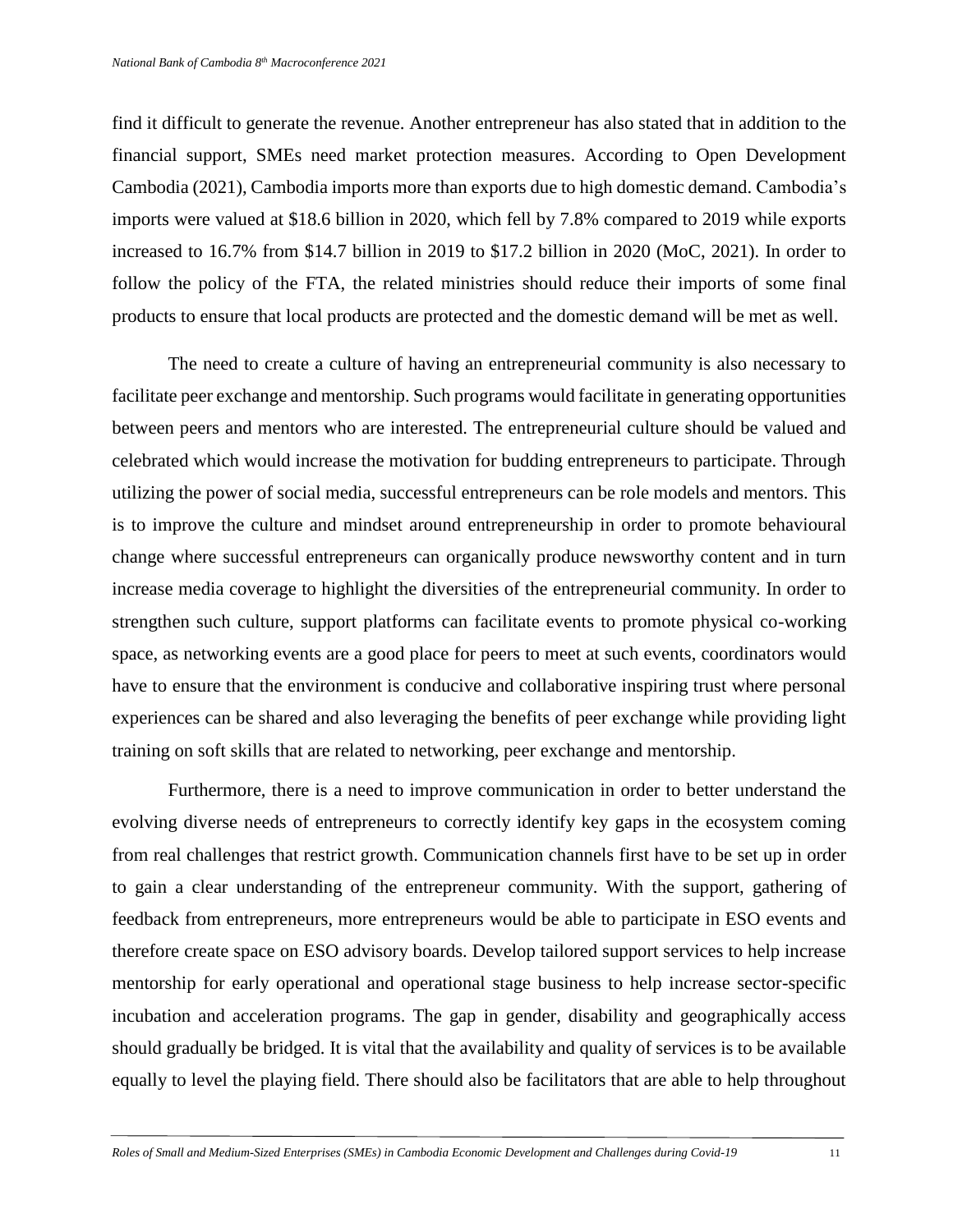the provinces and that not only the soft skills are needed where the mindsets and skill sets need to be improved but also the physical infrastructure that is able to support women and people with disabilities.

In addition, SMEs should improve their competitive advantages in rivals in the market such as technology and overall restructure within SMEs. In addition, Cambodian SMEs should improve their management process and need to find out which management factors that support their firm performance to catch up with the trend of the global and domestic markets (Taun, 2020). Moreover, Cambodian SMEs should consider developing their overall business planning, namely market analysis, competitor analysis, developing and implementing a good corporate vision and mission statements to their enterprises". If SMEs do not have a good business plan, no matter how great their business ideas are, it will be difficult to succeed to any degree. Therefore, to adapt to the highly competitive global market, SMEs should prepare a good business plan to support them to survive and develop

 Moreover, the government should be flexible and improve financial terms to women-owned SMEs such as providing flexible lending conditions, especially the ones that do not have any collaterals and invest with a gender lens as the intervention can be appropriately combined with capacity-building programmes. The government should also launch capacity-building programmes to boost SMEs' competitiveness through skill development, product development, and market access. Together with government policies and directives to provide assistance towards helping future entrepreneurs overcome challenges in development and policy changes, tax incentives can also be part of better governance through the smarter use of investments and tax incentives. Tax incentives should be more collaborative among regional countries so as to effectively allocate sectors and activities to be in line with development objectives so as to promote and encourage economic and social spill overs.

Lastly, the government should establish the SME One-Stop Service Centre to gather SME data, provide free consultancy service regarding product development and financial management, and facilitate registration of SMEs. This would help SMEs in the rural areas that could not register their enterprises through online system as well as save them some times from going to all related ministries with different fees.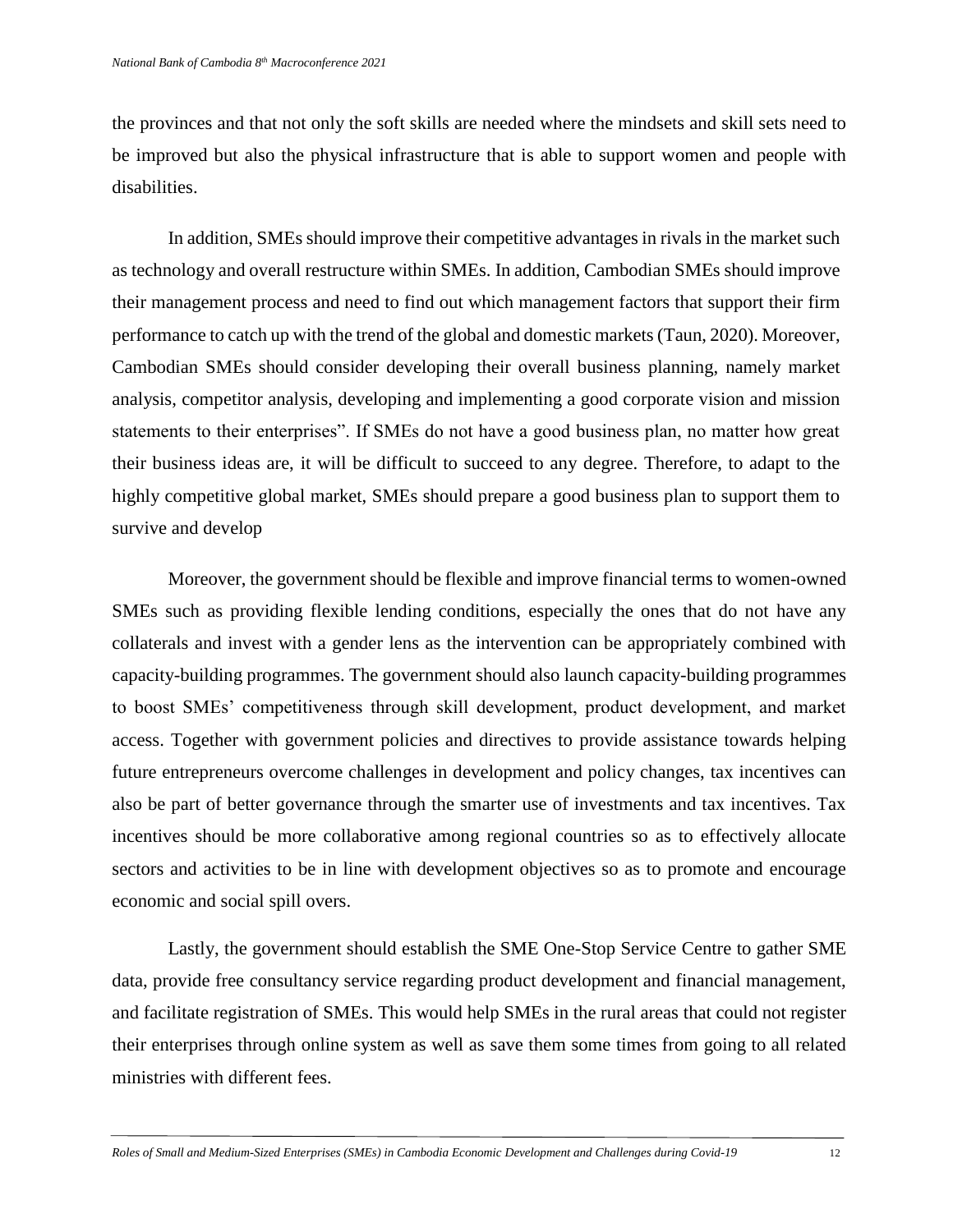## **V. Conclusion**

Even though there are many challenges facing entrepreneurs, they are still those who have new and innovative ideas who are looking to set-up their own companies with the aim of improving society and the livelihood of others. With the help from the government in providing access to finance by having banks that specifically cater to SMEs, allowing new and existing entrepreneurs to make it attractive where the outcome of their success outweighs the obstacles. Furthermore, Cambodian government should improve the registration process by establishing the SME One-Stop Service Centre to collect the data, free consultancy regarding product development and financial management, and facilitate registration of SMEs on top of the Go4eCam online registration service. As the world progress further to become more globalized and digitally connected, SMEs are crucial in coming up with new ideas and solutions in order to tackle current issues and be better prepared for the future. Moreover, SMEs tend to be able to tackle issues much more effectively and efficiently by contributing to society both financially and socially together with competitive pricing and approach.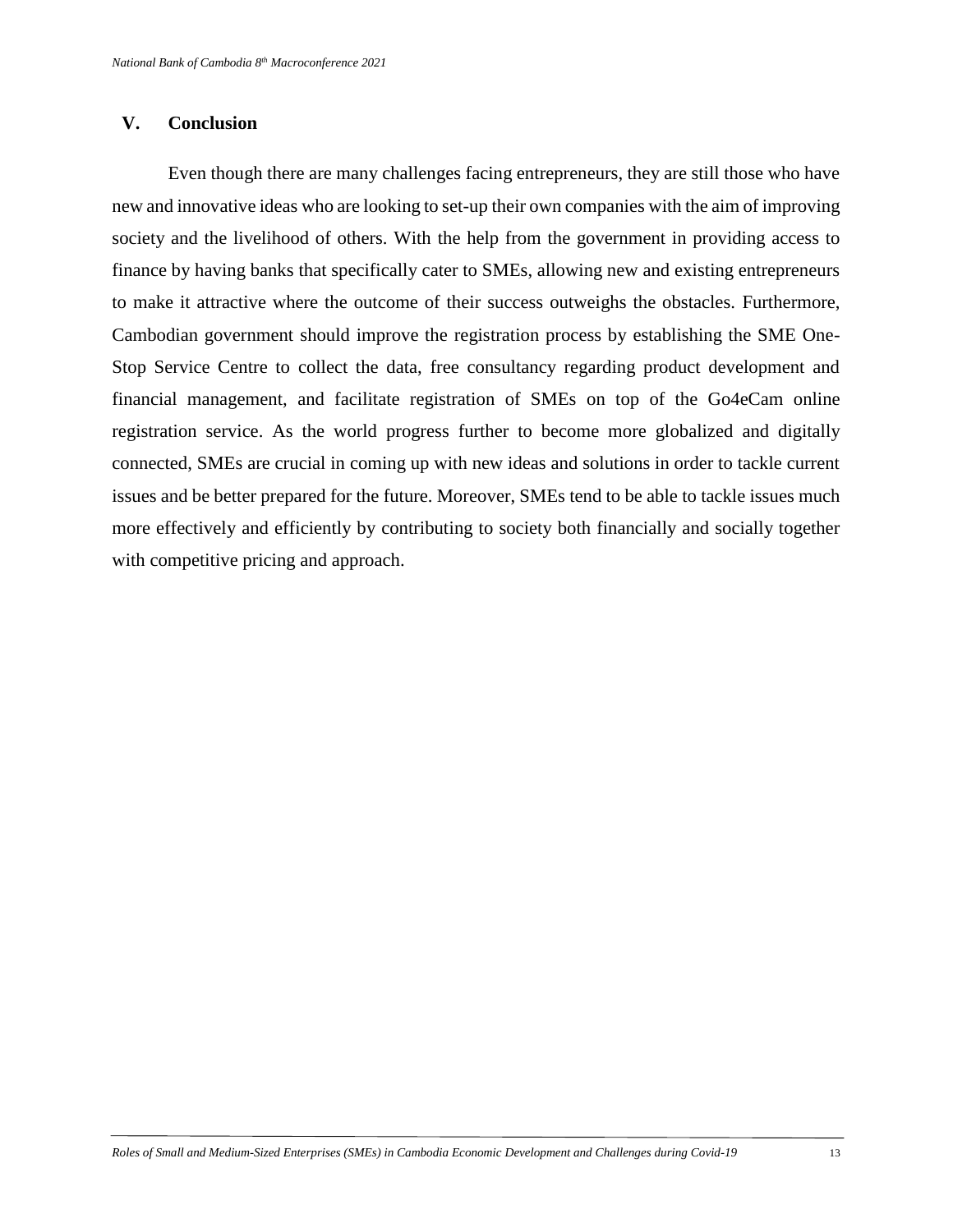#### **VI. References**

ADB. (2014). Cambodia Diversifying Beyond Garments and Tourism Country Diagnostic Study

ADB. (2015). Cambodia Addressing the Skills Gap Employment Diagnostic Study.

- ADB. (2019). Country Partnership Strategy: Cambodia, 2019-2023-Inclusive Pathways to a Competitive Economy.
- ADB Institute. (May, 2020). Trade, Global Value Chains, and Small and Medium-Sized Enterprises in Thailand: A Firm-Level Panel Analysis. Retrieved from https://www.adb.org/publications/trade-global-value-chains-and-sme-thailandfirm-level-panel-analysis
- Beck, T. (2007). Financing Constraints of SMEs in Developing Countries: Evidence, Determinants and Solution.
- Bunthoeun, C. (2020, Feb 4). Pilot Project to Boost E-Commerce for Kingdom's SMEs. Retrieved from https://www.khmertimeskh.com/686950/pilot-project-to-boost-ecommerce-for-kingdoms-smes/
- Cambodia Women Entrepreneurs Association. (2021, June 13). Policy Brief: Challenges of Women-owned SMEs in Getting Bank Loans. Retrieved from http://www.cweacambodia.org/kh/news-update/230/policy-brief-challenges-ofwomen-owned-smes-in-getting-bank-loans
- Chan, S. (2020, April 24). "SME Development Policy' Drafted for Approval. Retrieved from https://www.khmertimeskh.com/716393/sme-development-policy-drafted-forapproval/
- Fivernson, A. (2018). Powering Women's Entrepreneurship in Cambodia. Retrieved from https://dai-global-digital.com/powering-women-entrepreneurs-in-cambodia.html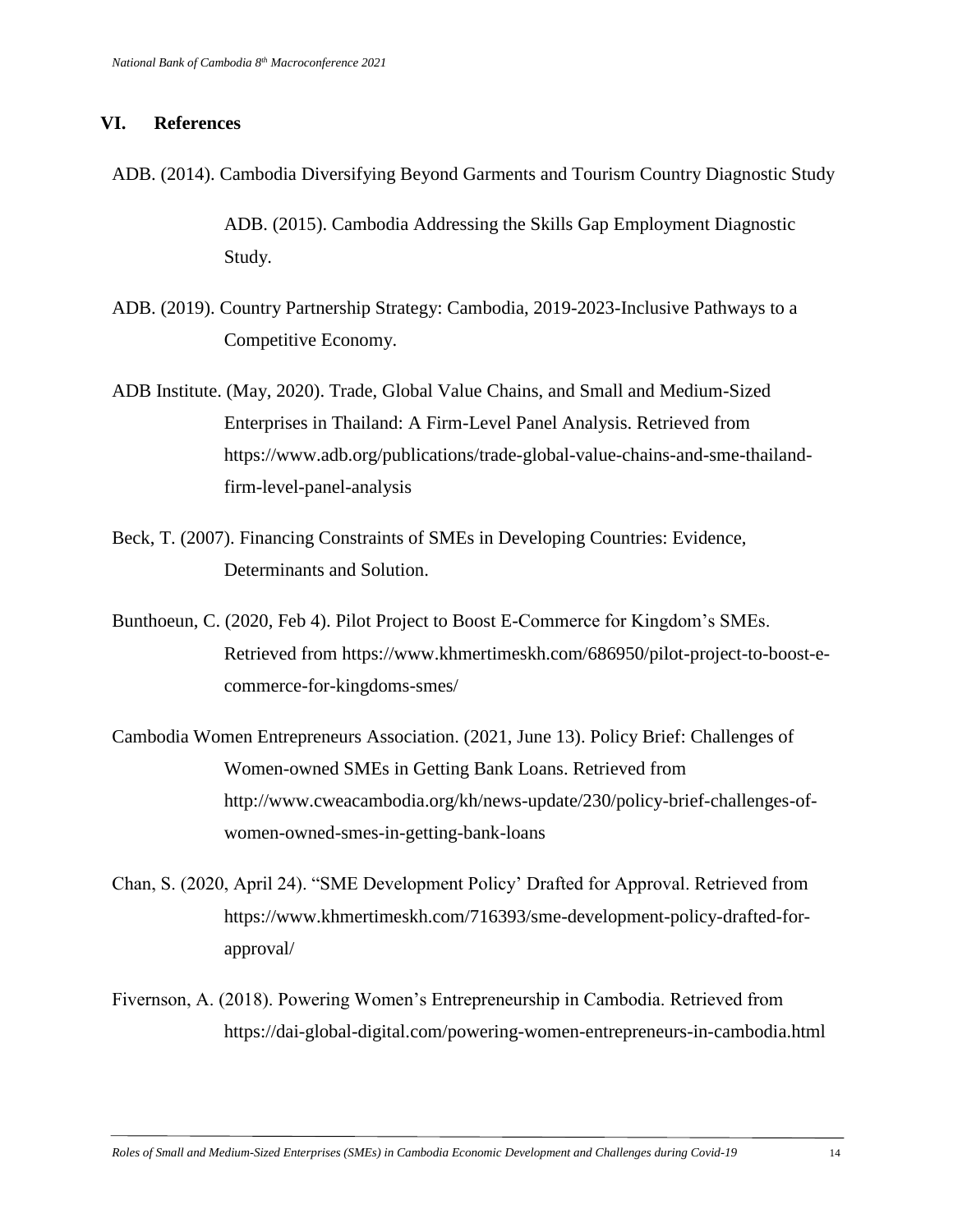- IFC. (2010). Understanding Cambodian Small and Medium Enterprise Needs for Financial Services and Products
- IFC. (2019). Exploring the Opportunities for Women-owned SMEs in Cambodia Retrieved from https://www.ifc.org/wps/wcm/connect/9e469291-d3f5-43a5-bea2
- ILO. (2019). The Power of Small: Unlocking the Potential of SMEs. Retrieved from https://www.ilo.org/infostories/en-GB/Stories/Employment/SMEs#power-ofsmall
- IMF. (2021, Nov 12). Cambodia: Country Data. Retrieved from https://www.imf.org/en/ Countries/KHM
- International Business & Economics Research Journal. (Sep, 2010). The Analysis of Problem and Threat of Small and Medium-Sized Enterprises in Northeast Thailand. *International Business & Economic Research Journal, 9*(5), 123-131
- Khmer Times. (2020, Nov 5). SME Bank of Cambodia open for business. Retrieved from https://www.khmertimeskh.com/50780008/sme-bank-of-cambodia-open-forbusiness/
- Khmer Times. (2021, May 13). Khmer Enterprise and UNDP Join Hands to Boost Cambodia's SMEs Development. Retrieved from https://www. Khmertimeskh.com/50855883/khmer-enterprise-and-undp-join-hands-to-boostcambodias-smes-development/
- Ministry of Commerce. (2021 Mar). Report Business Review 2020 and 2021 Business Performance Goals. Retrieved from https://data.opendevelopmentcambodia. net/library\_record/reports-business-review-2020-and-2021-business-performancegoals/resource/b043d299-5ee0-4915-a145-ffcac899d203
- Ministry of Information. (2020, Mar 28). The National Bank of Cambodia Issues Circular on Restructuring Loans Affected by the outbreak of Covid-19 (In Khmer Language). Retrieved from https://www.information.gov.kh/articles/18320
- OECD. (2014). Cambodia Trade Integration Strategies 2014-2018.

OECD. (2019). *OECD Investment Policy Reviews: Southeast Asia.*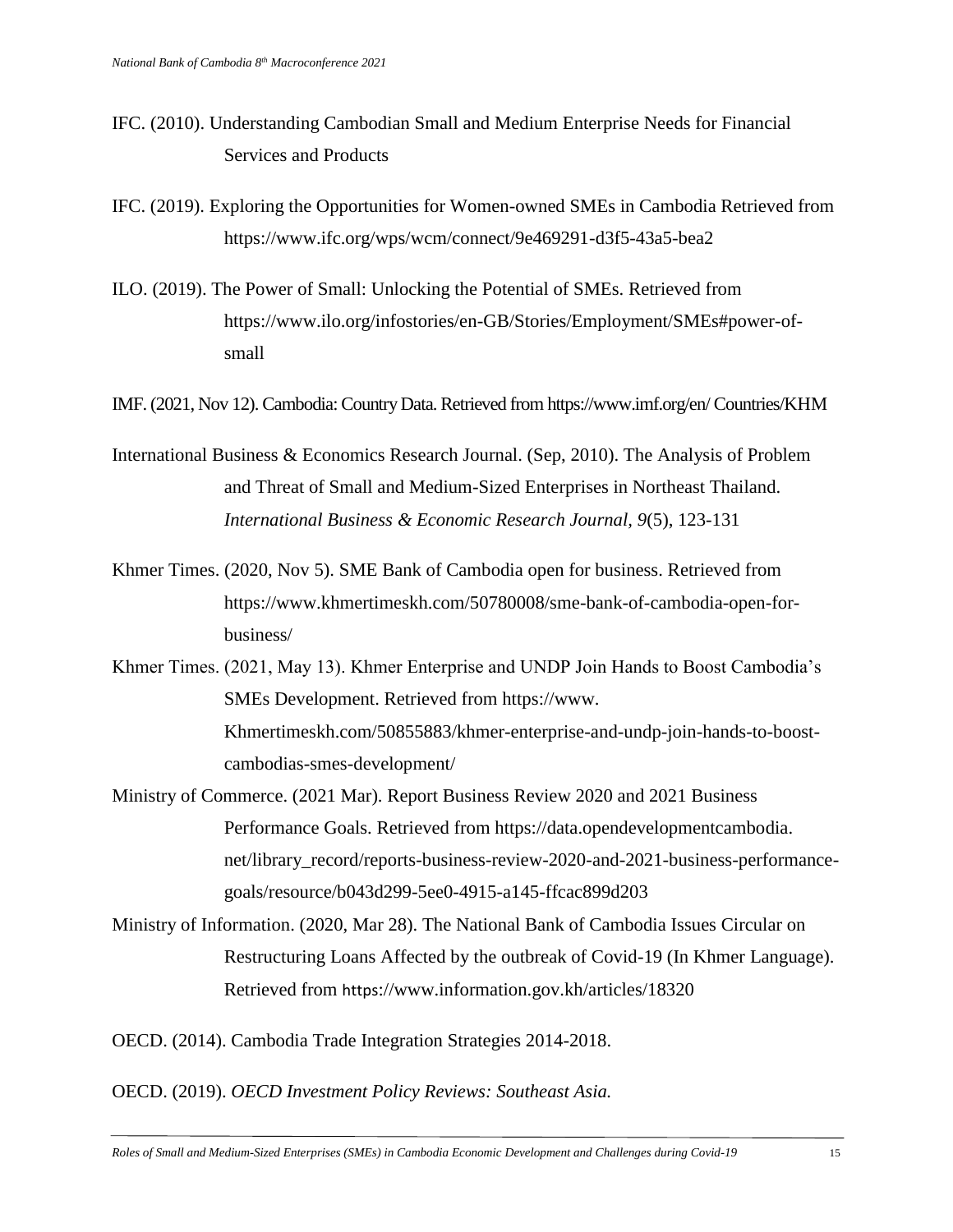#### OECD. (2021). Thailand. *Government Policy Response*

OECD. (2021). Thailand. *Key Facts on SME Financing.*

Open Development Cambodia. (2021, Aug 24). Imports. Retrieved from https://opendevelop mentcambodia.net/topics/imports/

Phnom Penh Post. (2019, Aug 25). Ministry: SMEs Vital to Economy, but 95% Not Registered. Retrieved from https://www.phnompenhpost.com/business/ministry-smes-vitaleconomy-95-not-registered

Phnom Penh Post. (2020, Dec 28). Tourism Recovery Roadmap Drafted. Retrieved from https://www.phnompenhpost.com/business/tourism-recovery-roadmapdrafted

- Phnom Penh Post. (2021, May 11). KE, UNDP to provide SMEs a digital boost. Retrieved from https://www.phnompenhpost.com/business/ke-undp-provide-smes- digital-boost
- Phnom Penh Post. (2021, Sep 22). [Credit Guarantee Corporation of Cambodia launches](https://m.phnompenhpost.com/business/credit-guarantee-corporation-cambodia-launches-50-million-co-financing-guarantee-scheme) \$50 [million Co-Financing Guarantee Scheme to support SMEs.](https://m.phnompenhpost.com/business/credit-guarantee-corporation-cambodia-launches-50-million-co-financing-guarantee-scheme) Retrieved from https://m.phnompenhpost.com/business/credit-guarantee-corporation-cambodialaunches-50-million-co-financing-guarantee-scheme
- Responsible Finance Forum*.* (2019). Start-up Kingdom: Cambodia's Vibrant Tech Start-up Ecosystem
- Sarath, S. (2021, Mar 30). Government to guarantee loans as economic recovery remains fragile. Retrieved from https://cambojanews.com/government-to-guarantee -loans-aseconomic-recovery-remains-fragile/

Sevilla, R. C., & Soonthornthada, K. (2000). SME Policy in Thailand: Vision and Challenges.

Swiss Contact. (2021, January). Connecting the Phnom Penh Entrepreneurial Ecosystem.